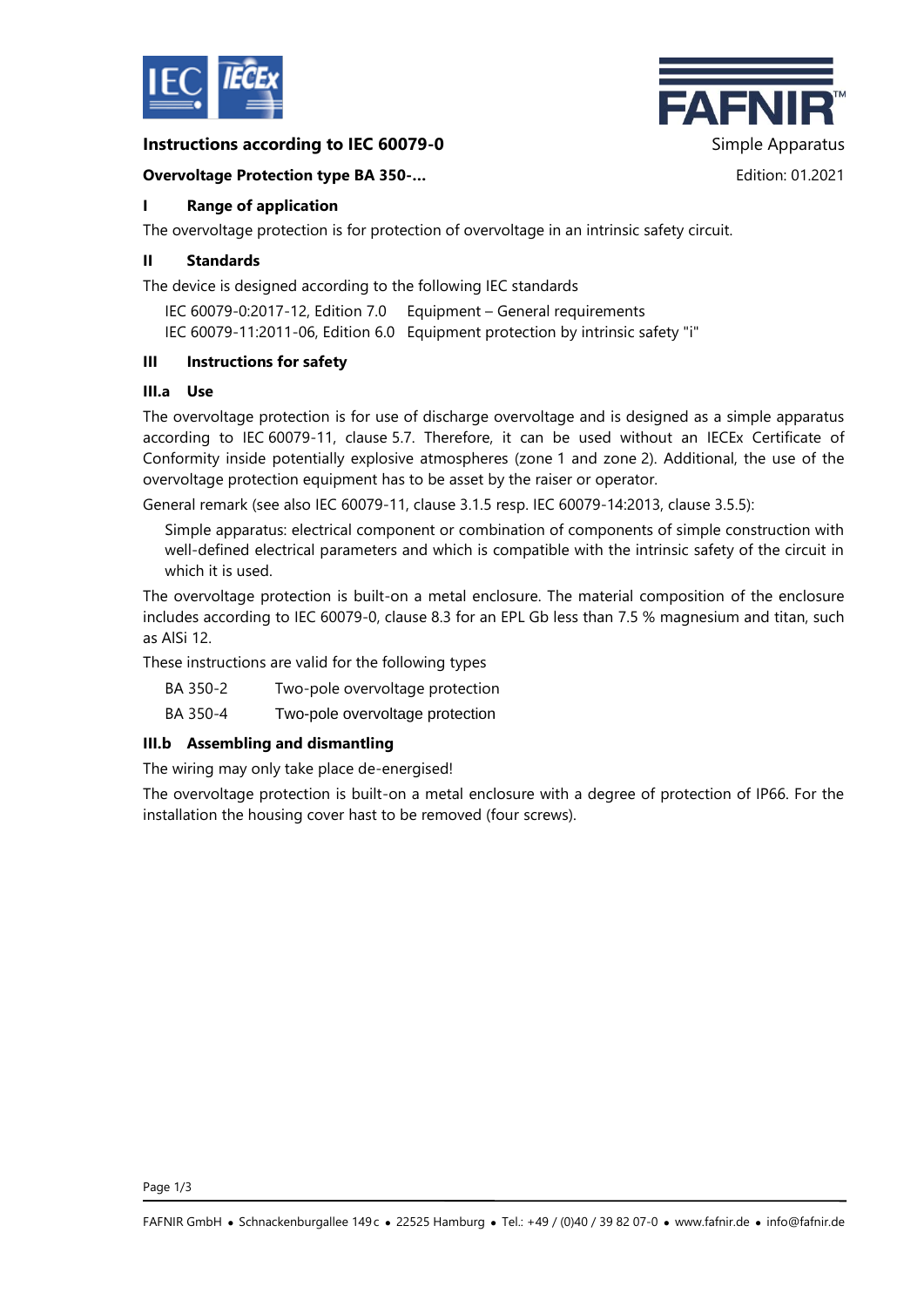



#### **III.c Installation**

The wiring may only take place de-energised. Special regulations, among other things, IEC 60079-14 resp. IEC 60079-25 resp. the local installation regulations should be noted.

Wall mounting of the overvoltage protection is possible.

General remark (see also IEC 60079-14:2013, clause 16.3):

The overvoltage protection device must be installed outside zone 0 but as near as technical possible to the boundary of zone 0, preferable in a distance of maximum 1 m.

Both terminal blocks can be used either as an input or output. The polarity does not to be observed. For the connection to the potential equalisation (PA) a terminal on outside of the enclosure is provided.



Figure 1: View into open enclosure of a BA 350-4

#### **III.d Adjustment**

For operating the overvoltage protection there is no need of safety adjustments.

#### **III.e Putting into service**

Before putting into service all devices must be checked of right connection and mounting. The electrical power supply has to be checked also from peripheral equipment.

#### **III.f Maintenance, overhaul and repair**

In general, the equipment is maintenance free. Defective equipment has to send back to manufacturer FAFNIR or one of his representations.

Testing the intrinsic safety circuit with 500 V under well-controlled conditions it is necessary to disconnect the overvoltage discharge device, according to IEC 60079-25:2010, clause 12, because of a nonconformance with the dielectric strength in accordance with IEC 60079-11, clause 6.3.13.